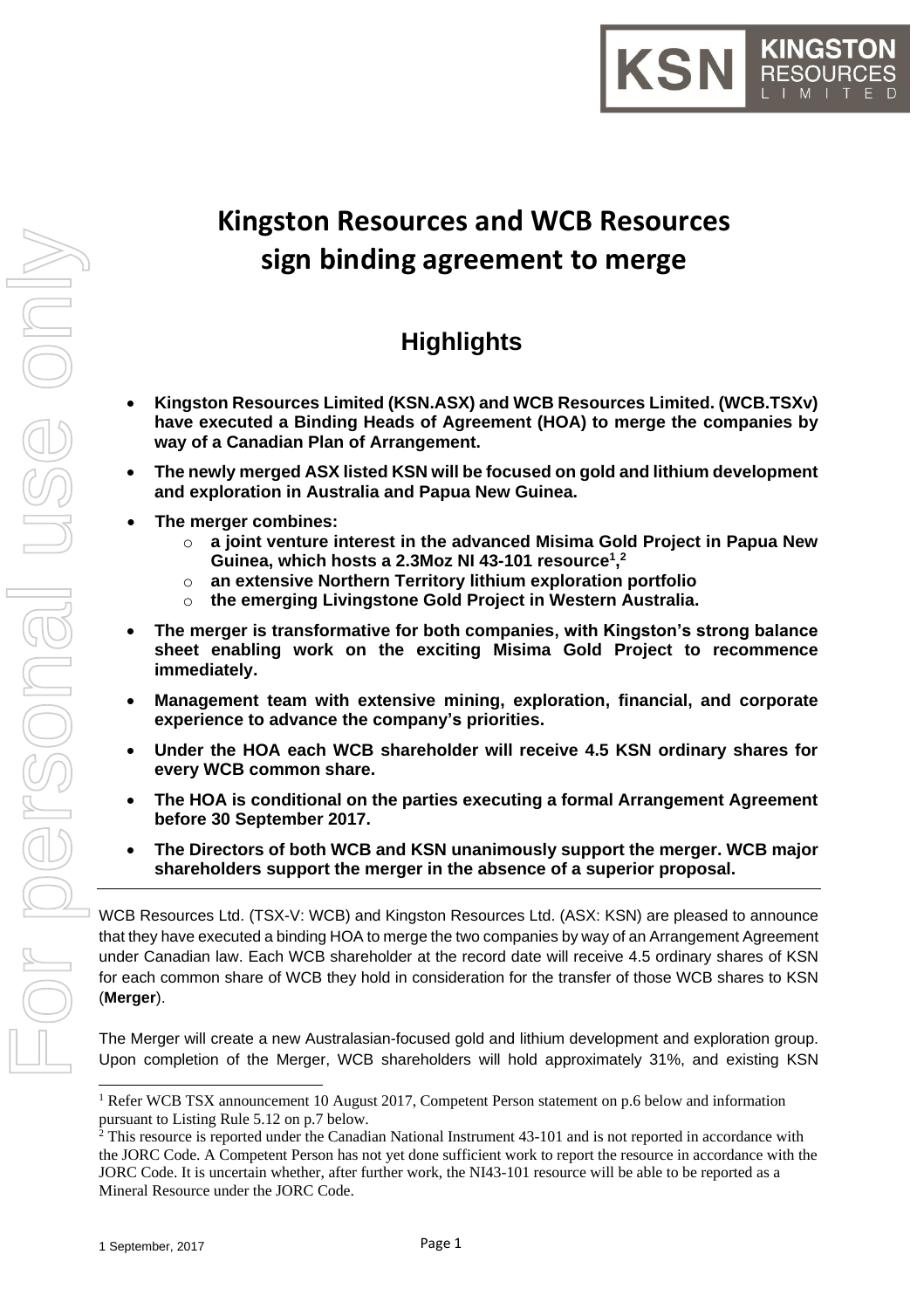shareholders approximately 69% of the expanded KSN. The Directors of both companies unanimously support the Merger. The Boards of KSN and WCB consider that the combination of the two companies will provide significant strategic and financial benefits to both sets of shareholders.

#### Mr Andrew Corbett, Managing Director KSN said:

"*The merger of Kingston Resources and WCB Resources creates a strong platform for shareholders to benefit from a substantial value uplift driven by an acceleration in exploration activity at Misima Gold Project, the emerging Livingstone Gold Project and exploration within the Group's extensive lithium landholding. We also look forward to the ongoing involvement of WCB President and CEO, Mr Cameron Switzer as Technical Advisor for the Misima Gold Project, where his in-depth, long-term understanding of the Misima Gold Project and strong local and national relationships will prove invaluable."*

#### Mr Cameron Switzer, WCB President and CEO said:

"*The Board of WCB considers this merger to be an outstanding opportunity for existing shareholders. The attractiveness of a diversified Australasian development and exploration portfolio, and the focus on advancing the Misima Gold Project and emerging Livingstone Gold Project is set to benefit shareholders. The portfolio approach provides shareholders with exposure to both gold and lithium optionality moving forward".*

#### **Key benefits of the merger include:**

- 1. The creation of an Australasian company focused on gold development and lithium exploration with an attractive asset base including the advanced Misima Gold Project, the Livingstone Gold Project, and Australian Lithium projects.
	- WCB's (49%) Misima Gold Project in PNG contains a NI 43-101 gold resource of 2.3Moz, with previous long term historical production of over 3.7Moz of gold. WCB and KSN are excited to more actively pursue the gold potential at Misima. Historic drill holes outside the current resource include:
		- o 120m @ 1.57g/t Au from surface in hole GRC1234
		- o 48m @ 4.09g/t Au from 38m in hole GDD002
		- $\circ$  60m  $\omega$  1.43g/t Au from 280m in hole PM1417
		- o 22m @ 2.14g/t Au from 172m in hole PM2027R
		- o 18m @ 2.26g/t Au from 344m in hole PM945
		- $\circ$  10m @ 6.00g/t Au from 180m in hole PM2235
	- KSN's (75% option) Livingstone Gold Project in Western Australia is an emerging gold project with a small historical inferred gold resource of 49,000oz and a large (5km x 5km) prospective geochemical target. The Livingstone Gold Project contains numerous historical high grade underground workings while recent KSN drilling highlights<sup>3</sup> include:
		- o 7m @ 12.59g/t Au from 35m in hole KLRC005
		- o 18m @ 3.03g/t Au from 45m in hole KLRC014
		- o 12m @ 2.46g/t Au from 87m in hole KLRC007
		- This drilling built upon significant intersections by previous explorers in the area, including:
			- o 18m @ 7.85g/t Au from 68m in hole TRC070
			- o 5m @ 20.5g/t Au from 3m in hole BRC37
			- $\circ$  14m  $\omega$  3.49g/t Au from 2m in hole MSEC223.

1

<sup>3</sup> Refer ASX:KSN announcements 12 April, 2017 and 29 November 2016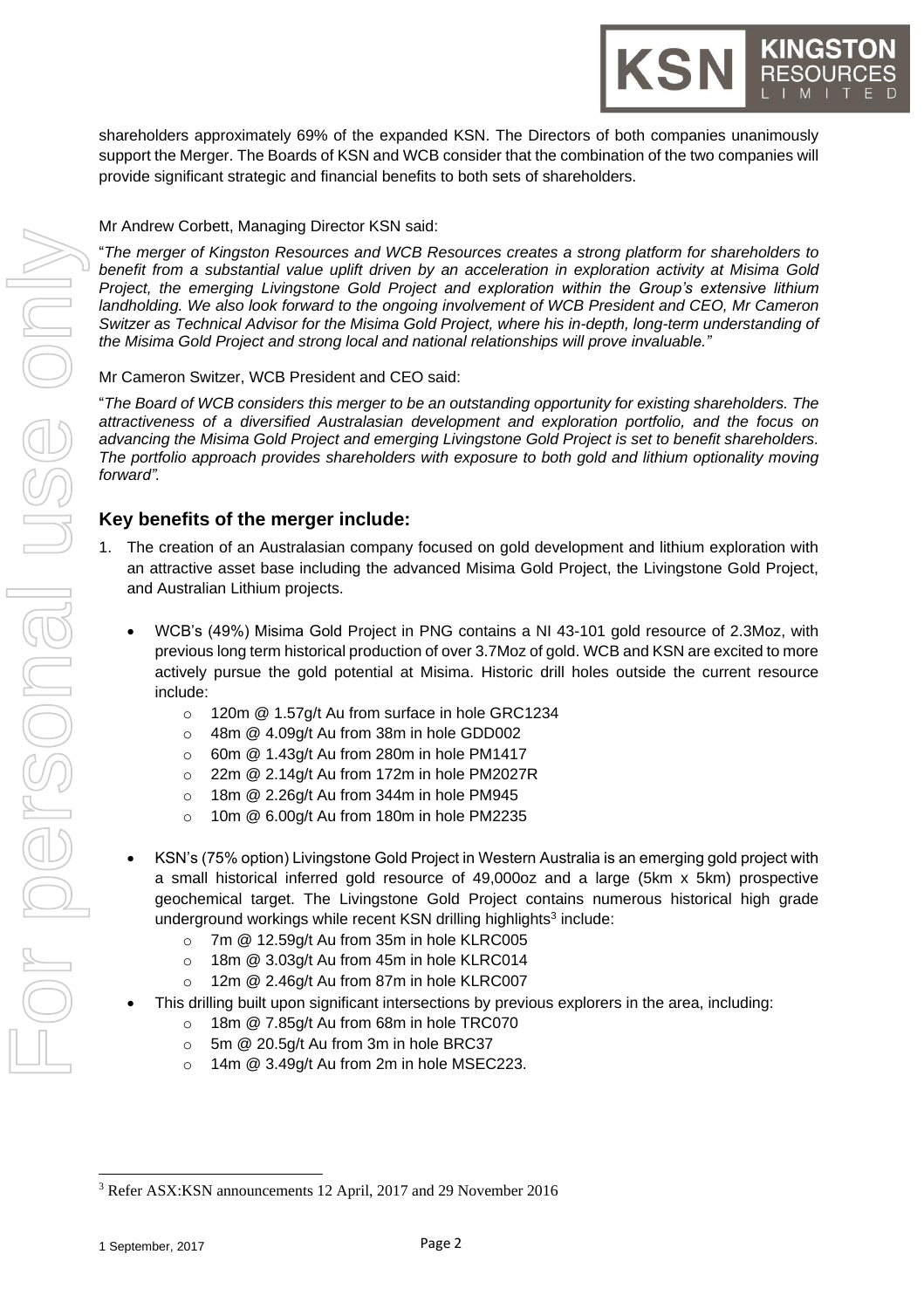- KSN'S (100%) attractive portfolio of lithium exploration tenements covering four key project areas. The Bynoe project area is home to some exciting new discoveries and the Arunta project lies within a significant pegmatite field. Highlights from the maiden drill program at Bynoe<sup>4</sup> include:
	- o 12m @ 1.43% Li2O from 121m, including 9m @ 1.69%

At Bynoe, KSN has a number of drill targets that remain untested, while recent geochemical and geophysical work has delivered additional targets to be followed up on. Within the Arunta, KSN has identified the Tank Hill and Delmore drill targets, where outcropping pegmatites host high grade amblygonite rock chips and extensive soil anomalies.

- 2. Post-merger, Kingston will be well funded to complete the Misima earn-in to 70% and commence development studies, advance the Livingstone Gold Project, and further its lithium exploration in the Northern Territory. As reported on 30<sup>th</sup> June 2017 Kingston held a cash balance of \$3.9m.
- 3. The KSN board and management team provide significant technical and corporate experience, with a history of delivering value through the successful discovery, development and operation of projects.
- 4. A strong market re-rating opportunity for the expanded entity with project diversification, acceleration of exploration activity, and increased scale.

# **Merger Details**

The Merger is subject to both Australian and Canadian regulatory approvals. In Canada, the Arrangement Agreement is a statutory process under Division 5 of Part 9 of the Business Corporations Act (British Columbia) which will involve WCB shareholder and Canadian court approval.

The ASX has provided in principle advice that a waiver from Chapter Listing Rule 7.1 is to be granted for the issue of KSN shares under the Plan of Arrangement provided the new shares are issued by 16 November 2017. The ASX has also advised that KSN shareholder approval under Listing Rule 11.1 is not required for the Merger. KSN is in the process of obtaining the formal waiver under Listing Rule 7.1.

The HOA includes a commitment by WCB not to solicit alternative transactions to the Merger. The current Board along with former management hold a combined interest of 31% in WCB, each has agreed to vote in favour of the Merger in the absence of a superior proposal. Sandfire Resources NL (ASX:SFR), a major shareholder of WCB holding 38% of the Company, has provided written confirmation of its support for the Merger in the absence of a superior proposal.

On satisfying the condition precedents under the HOA and the formal Arrangement Agreement being executed, a full copy of the Arrangement Agreement will be filed in accordance with applicable securities laws and will be found on the WCB profile on SEDAR at [www.sedar.com.](http://www.sedar.com/)

Following completion of the merger, Mr Cameron Switzer will retire from the WCB board as an Executive Director, however, he will remain as a consultant to the merged Group. The non-executive directors of WCB will retire on completion of the Merger.

# **The Process Ahead**

In addition to other customary conditions and regulatory approvals, the Arrangement Agreement is conditional upon WCB obtaining all necessary shareholder and regulatory approvals.

1

<sup>4</sup> Refer ASX:KSN announcement 19 July, 2017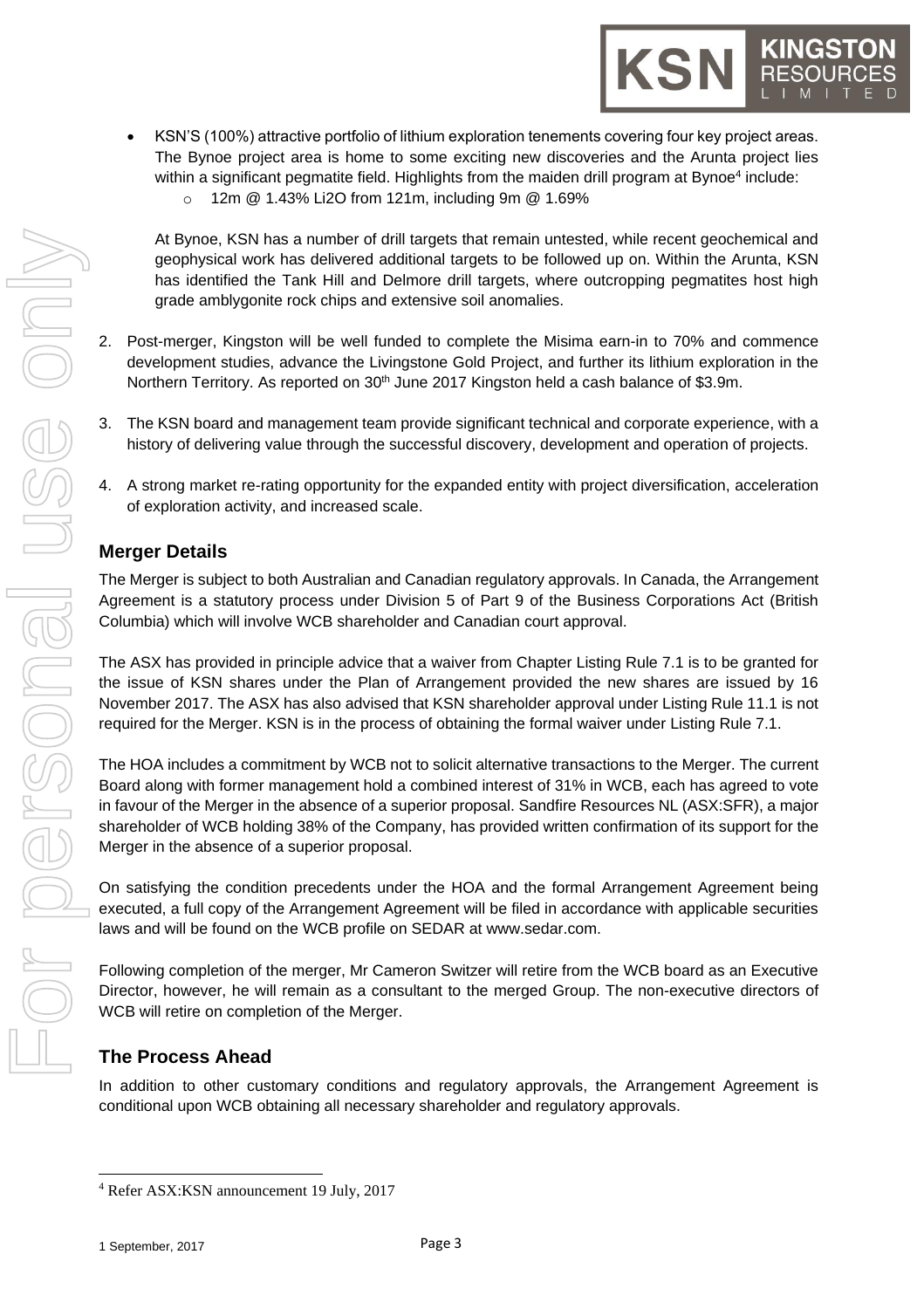The Merger is subject to the approval of WCB shareholders. Pursuant to the Business Corporations Act (British Columbia), the Merger will require the approval of 66 2/3rds of the votes cast by WCB shareholders. A special shareholder meeting for WCB shareholders to vote on the Merger is likely to be held in October 2017 with the completion of the Merger expected in November 2017. Following this, it is ultimately expected that WCB will be delisted from the TSX-V.

In due course, WCB's shareholders will receive a comprehensive Information Circular that will contain full details of the proposed Merger, including the basis for the WCB board's recommendation that WCB shareholders approve the proposed Merger.

Upon signing the HOA, KSN has agreed to lend WCB funds for the merger costs on an as agreed basis. If the conditions precedent to the HOA are not satisfied or waived before 30 September 2017, or such later dated as agreed by both parties, the HOA will terminate and shall be deemed to be at an end. If the HOA is terminated, the Parties have agreed that the funds loaned to WCB will be repaid to KSN.

# **Project details**

#### **Misima Gold Project**

#### **Misima History**

Misima Island is located 625km east of Port Moresby in the Solomon Sea. Gold was discovered on the island in 1888 with small scale underground mining continuing until WWII. Placer Dome Inc (Placer) commenced exploration in 1977, with production beginning in 1989. Misima was operated as an open pit gold mine from 1989 to 2001, with stockpiled ore treated for the final three years of the operation until 2004.

The operation was a success for Placer. It mined 87.5Mt at 1.46g/t Au producing 3.7Moz of gold and 22Moz of silver. In 1990 the reserve grade stood at 1.26g/t, however, the mined grade averaged 1.56g/t delivering reserve grade reconciliation of 124%. The mill had nameplate capacity of 5,5Mtpa, easily workable ore saw a maximum throughput of 6.9Mtpa achieved. Gold recoveries averaged 91.5% and costs averaged US\$218/oz, resulting in an average margin of US\$128/oz (37%). At the time the decision was made to close the mine the gold price was below US\$ 300/oz. The mill was subsequently decommissioned and removed by 2005. The site has since been rehabilitated, with the PNG Mineral Resource Authority signing off on the successful rehabilitation in 2012.

#### **WCB Resources Involvement**

In Dec 2011, WCB Resources (WCB.TSX) entered into a farm in agreement with Pan Pacific Copper (PPC) to earn up to a 70% interest in the Misima Project by spending \$9m. The initial focus was to target large Cu-Au porphyry systems at depth. To date \$6.8m has been spent. WCB currently holds 49%, and there is \$2.2m remaining to spend to reach 70%. The JV Partner PPC, is owned by JX Nippon Metals and Mining (66%), and Mitsui Mining and Smelting (34%).

WCB has recently announced an updated NI 43-101 Resource for Misima, with the total resource now standing at 73Mt @ 1.0g/t for 2.3Moz Au.

#### **Misima Exploration Potential**

KSN and WCB are both of the opinion that the Misima Gold Project has excellent potential for significant increases to the current resource. Several areas will be prioritised for extensional exploration:

1. The Umuna area currently contains the bulk of the known mineral resource and remains open in all directions. Previously mined by Placer over a strike length of approximately 3km, Umuna contains shear-hosted and stratigraphic (skarn) gold mineralisation. A central higher-grade core remains open at depth, including drill intersections such as 66m @ 2.43g/t Au (hole PM944) and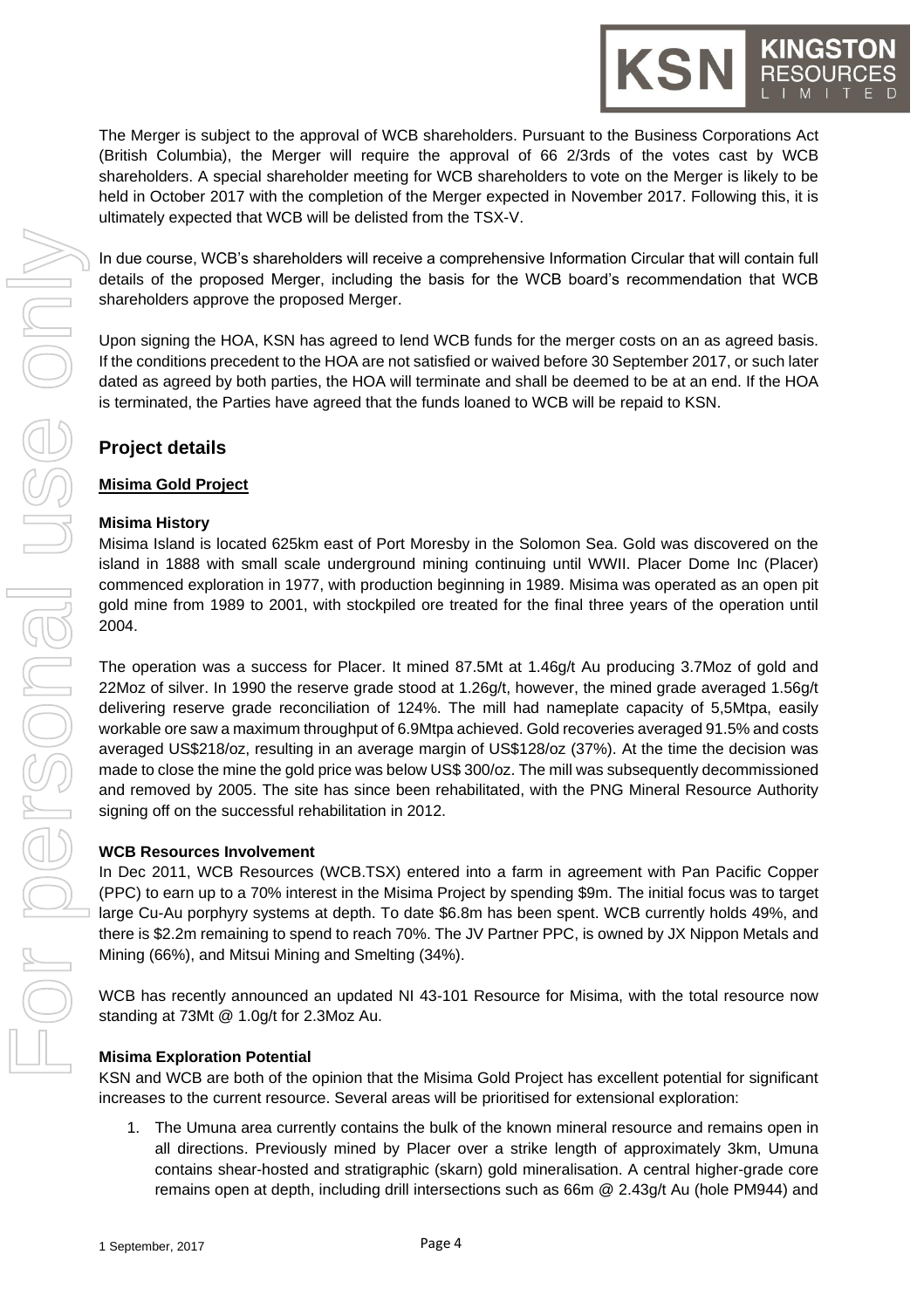54m @ 2.63g/t Au (PM567). Whittle optimisations indicate the resource is drill constrained in this area, with US\$1,200/oz and US\$1,400/oz Whittle shells drawing down to the base of the estimated resource.

KSN

- 2. Drilling, mapping and surface trench sampling has defined a number of mineralised splay structures branching off the central Umuna structure, trending approximately 310 degrees. Two of these have previously been mined, being the Kulumalia and Tonowak structures, but recent work by WCB has identified additional splays forming an en-echelon series of sub-parallel zones on the south-eastern side of Umuna over strike lengths of 700m to 1km. Additional trench sampling will be conducted on these prospects prior to drill testing.
- 3. The Kulumalia structure remains open along strike and down dip, with Whittle optimisations indicating that the resource is drilling constrained. Drilling will target depth and strike extensions to the Kulumalia zone.
- 4. Modelling of the Umuna shear and adjacent splay structures will be undertaken to allow drill targeting of possible ore shoot structures formed along the intersections between each pair of mineralized zones.
- 5. Sampling and mapping by WCB, Placer and other previous explorers in the area has consistently highlighted the potential for Umuna mineralisation to continue north beyond the limits of previous mining. This area, known as Misima North, includes gold mineralisation in trench and stream sampling over a strike length of 2.5 to 3km which has yet to be drill tested.
- 6. The smaller resources at Quartz Mountain have received little attention since they were mined by Placer, however there is significant potential for additional mineralisation in this area which is yet to be tested. Drill results such as hole ERC1095 (18m @ 11.59g/t from 24m) demonstrate the potential at Quartz Mountain for higher-grade gold mineralisation.

# **Kingston Resources**

#### **Lithium Exploration Assets**

**Bynoe / Wingate Projects:** These projects cover 497 km2 of the extensive Bynoe and Wingate tintantalum-lithium pegmatite fields where Core Exploration and Liontown Resources have had encouraging early exploration success. Through FY17, Kingston completed initial mapping and sampling programs, and a joint geophysics program with regional neighbours, Core Exploration and Liontown Resources. This was followed up with a drill program completed in June 2016 which delivered a best intersection of 12m at 1.43% Li2O from 121m. Follow-up geochemical sampling has helped further refine targets in the area, while Kingston is also trialing the use of Deep Ground Penetrating Radar (DPGR) which it believes has the potential to deliver significant value as a targeting tool in the region. DPGR promises to help accurately distinguish pegmatites from surrounding country rock under cover. Pegmatites lack of contrasting density, magnetic susceptibility, or conductivity makes them difficult to identify using conventional geophysical techniques. Kingston anticipates further fieldwork, including DPGR programs to be concluded in the six months to December ahead of a second drilling campaign in Bynoe.

**North Arunta Project:** The North Arunta region is known to host tin / tantalum rich pegmatites, a strong indicator that the extensive pegmatites in the area may be LCT type pegmatites, which host lithium mineralisation in other hard rock pegmatite fields. Initial fieldwork, including mapping and geochemical sampling was undertaken during the period with a number of high grade rock chips and soil anomalies identified. Two priority areas have been identified within the Spotted Wonder prospect, Delmore and Tank Hill. Kingston is progressing approvals for an RC program to test these targets.

**Mount Cattlin Project:** This project lies 15 km south west of the Mt Cattlin lithium mine owned by Galaxy Resources Limited (ASX:GXY). The tenements cover the Annabelle Volcanics, which host Lithium-Cesium-Tantalum (LCT) pegmatites and are considered prospective for lithium mineralisation. During FY17, Kingston completed its initial fieldwork programs, successfully identifying a significant lithium in soil anomaly at the Deep Purple Prospect. An initial small scale drill program was completed in January, with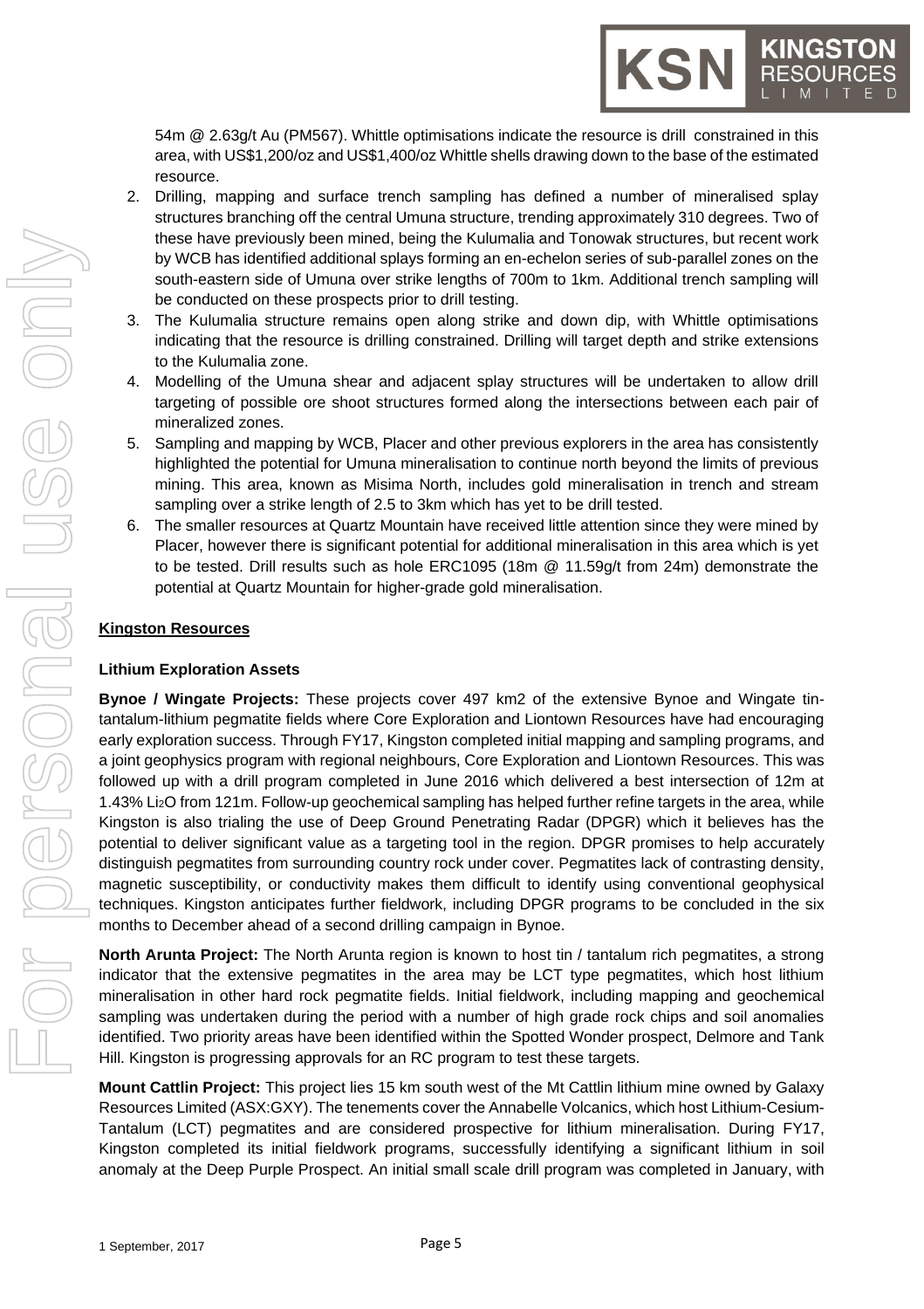a best intersection of 5m at 1.11% Li2O from 7m, Kingston intends to work towards a follow up program in the region once further fieldwork has been completed.

The **Greenbushes** tenement lies immediately south of Talison Lithium's Greenbushes mine, the largest hard rock lithium mine in the world. This tenement remains in application.

#### **Gold Exploration Assets**

The **Livingstone Gold Project**, located northwest of Meekatharra in Western Australia, is an advanced exploration project with an existing JORC2004 Inferred mineral resource of 49,900 ounces and a number of high-grade drilling intersections that indicate excellent potential for additional discoveries.

An initial 2,190m drill program on the smaller scale Homestead and Winja prospects was completed in March. Best results at Homestead include

- 7 m @ 12.59g/t from 35m in hole KLRC005
- 3m @ 5.81g/t from 30m in hole KLRC003
- 12m @ 2.46g/t from 87m in hole KLRC007

Best results at Winja include:

• 18m @ 3.03g/t from 45m, including 7m @ 5.14g/t in hole KLRC014.

These results highlight the potential for these prospects to host structurally controlled zones of significant gold grades.

An auger program was carried out over the large scale Livingstone's Find anomaly. The drilling, conducted over an area of approximately 17km2, revealed high-tenor gold anomalies extending more than 2km across each of the Stanley and Mt Seabrook prospects. The results include gold values in excess of 1,000ppb or 1g/t Au. At the Mt Seabrook area, which includes two lines of old workings known as Mt Seabrook No.1 and No.2, auger drilling defined a large area of gold anomalism greater than 50ppb Au. The Mt Seabrook anomaly covers an area of over 2km long and up to 800m wide with a peak assay of 1.74g/t Au. The Mt Seabrook workings were sampled in 2016 by Kingston, with grab samples returning assays as high as 75.65g/t Au. In the Stanley area, a second major anomaly has been defined, extending east-west for over 3km with a width of up to 350m. Kingston intends to follow this auger program up with aircore drilling in FY18.

Andrew Corbett

Managing Director Kingston Resources

+61 2 8021 7492 Suite 205/283 Alfred St North, North Sydney, NSW 2060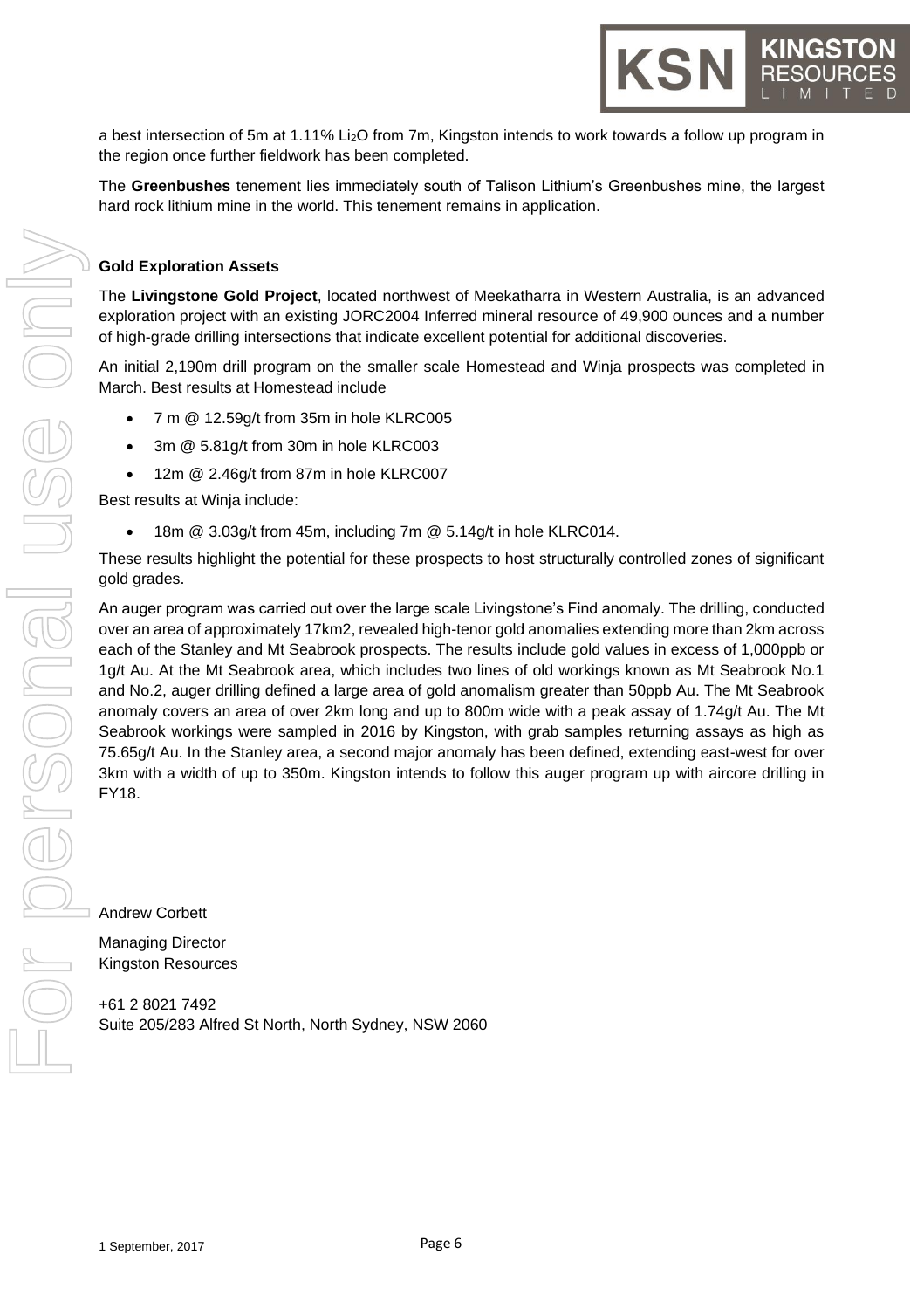#### **Competent Persons Statement**

The information in this report that relates to Exploration Results, Mineral Resources or Reserves is based on information compiled by Mr Andrew Paterson, who is a member of the Australian Institute of Geoscientists. Mr Paterson is a full-time employee of the Company and has sufficient experience which is relevant to the style of mineralisation and type of deposit under consideration and to the activity he is undertaking to qualify as a competent person as defined in the 2012 Edition of the "Australasian Code for reporting of Exploration Results, Mineral Resources and Ore Reserves" (JORC Code). Mr Paterson consents to the inclusion in this report of the matters based upon the information in the form and context in which it appears.

KSN

The technical and scientific disclosure of the Misima 43-101 Indicated and Inferred Mineral Resource estimate has been reviewed and approved by Mr Scott Andrew McManus an Member of the Australasian Institute of Geoscientists and a Registered Professional Geologist (Information Geoscience And Mining), and a full time employee of Skandus Pty Ltd who is a "qualified person" as defined by the National Instrument 43-101. Mr McManus is independent of WCB and has reviewed and approved the contents of this news release with respect to the Mineral Resource estimate.

Kingston Resources also notes the following information required in order to report a foreign jurisdiction's estimate of mineralisation in relation to a material project, pursuant to Australian Listing Rule 5.10 to 5.12:

- 5.12.1 The resource estimate for Misima was completed by Mr Scott Andrew McManus, an employee of Skandus Pty Ltd and a Qualified Person as defined by the Canadian National Instrument 43-101. The resource estimate is based up drilling, other geological data and survey information provided by WCB Resources Ltd. The estimate was completed in August 2017.
- 5.12.2 The Canadian resource uses the same resource categories as the JORC Code (Measured, Indicated and Inferred), the main difference being that NI43-101 resources are constrained by a conceptual mining boundary (in this case a Whittle optimisation shell) calculated at a specified gold price. The Misima mineral resource estimate was reported using a US\$1,400 Whittle shell.
- 5.12.3 The NI43-101 mineral resource estimate is materially relevant to Kingston Resources as it has similar requirements for professional diligence as a JORC resource.
- 5.12.4 The NI43-101 resource estimate is regarded as being a reliable estimate, as it was estimated using the same methodology as similar resources in Australia. Grade interpolation was performed inside mineralization wireframes interpreted using geological and assay information. Interpolation was performed using Ordinary Kriging, with search parameters derived from variography.
- 5.12.5 The NI43-101 resource estimate was based upon geology and assay data from approximately 1,945 drill holes at Umuna, and 389 drill holes at Ewatinona. Bulk densities and topographic information was taken from data derived from previous mining at Misima between 1998 and 2004. This resource estimate was an update of previous mineral resource estimates prepared by AMC Consultants, the most recent of which was completed in 2015.
- 5.12.6 This is the most recent resource estimate for the project. It incorporates all available data for the project.
- 5.12.7 Kingston Resources believes that there is sufficient data available, and knowledge of the project, for the mineral resource to be reported in due course in accordance with the JORC Code. Kingston does not believe that additional exploration work is required to report this resource estimate in compliance with the JORC Code, as the resource has been prepared with sufficient professional diligence to comply with Australian JORC standards.
- 5.12.8 Kingston Resources intends to conduct further exploration work on the project, based around extensional drilling, surface sampling and mapping. This is expected to commence in early